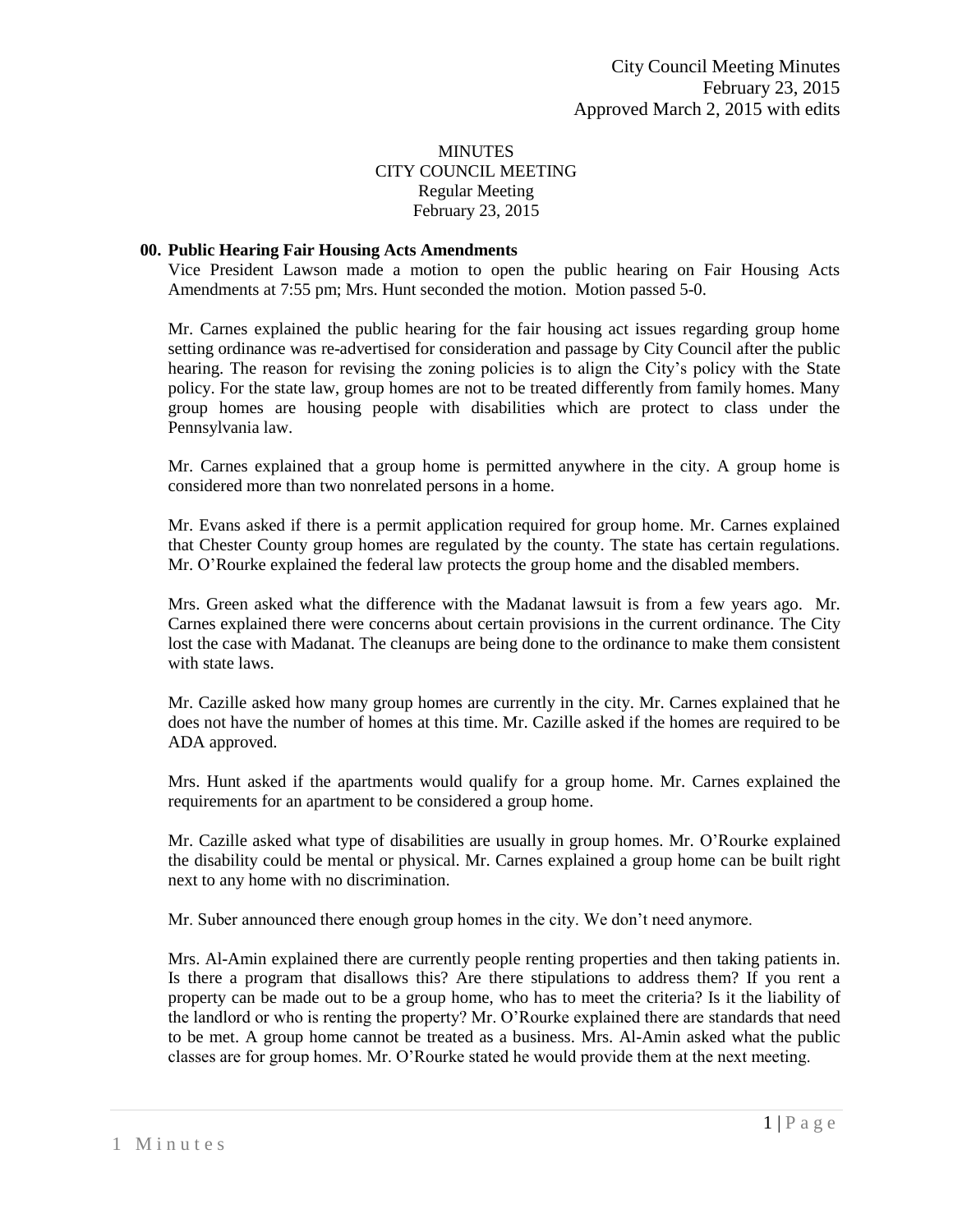Mr. Cazille asked how a person buying a home will know if it's next to a group home. Mr. Carnes explained that a group home may not be here today but one could be there tomorrow. There is no discrimination on where a group home can be.

Council agreed that there are issues regarding group homes other than updating the current ordinance to be consistent with state laws that need to be revisited. They asked for group homes to be placed on the next agenda under discussion items.

Vice President Lawson asked for the number of group homes in each municipality to be provided to City Council at the next meeting.

Mrs. Hunt made a motion to close the public hearing on Fair Housing Acts Amendments at 8:24 pm; Mrs. Hunt seconded the motion. Motion passed 5-0.

**01. Public Hearing City Sponsorship of Chester County Revitalization Program Application** Mrs. Hunt made a motion to open a public hearing for City Sponsorship of Chester County Revitalization Program Application at 8:25 pm; Vice President Lawson seconded the motion. Motion passed 5-0.

Mr. DePetris, DEPG Development, announced plans for 30,000 ft.<sup>2</sup> retail space, 50 market rate apartments, and two restaurants at the intersection of Lincoln Highway and First Avenue. They have acquired or have agreements for the properties from  $1<sup>st</sup>$  and Lincoln to the Cultural Society. Mr. DePetris asked for the City's sponsorship in pursuing a CRP Grant (Chester County Community Revitalization Program. DEPG Coatesville Associates, LLC is requesting the city sponsorship of a \$1 million grant request to the Chester County community revitalization program grant application is to February 27, 2015. Grant funding may be useful public infrastructure including parking structures. If awarded, the grant will be used to support construction of an approximately \$1.3 million parking structure and downtown Coatesville, add to sit the Gateway redevelopment site (First Avenue and E. Lincoln Hwy) to support the Gateway redevelopment project. As part of the application, DEPG will submit written commitment to identify and secure required matching funds necessary for completion of the parking garage.

DEPT has embarked upon a \$20 million redevelopment project on urban infill site that includes 111 to 143 and 112 East Lincoln Hwy. in the city of Coatesville, Pennsylvania. The site, located at the intersection of East Lincoln (US Route 30) and S.  $1<sup>st</sup>$  Ave. (PA Route 82), provides a gateway into downtown Coatesville that is currently underutilized and largely vacant the project is significant Investment as this key entrance into the city, and one that will prove to be catalyst for additional development and reinvestment in one of the Commonwealth urban cores most in need of revival. The urban infill project involves the demolition of existing buildings, construction of 30,000 ft.<sup>2</sup> retail space 50 market apartments secured residential parking for story mixed-use structure in the heart of downtown Coatesville. Ms. Colleen Terry explained the process and requirements of the grant.

Mr. Pawlowski thanked them for what they are doing.

Mr. Suber asked when they start the building and development who will get hired. Mr. Rau explained the hiring process for development.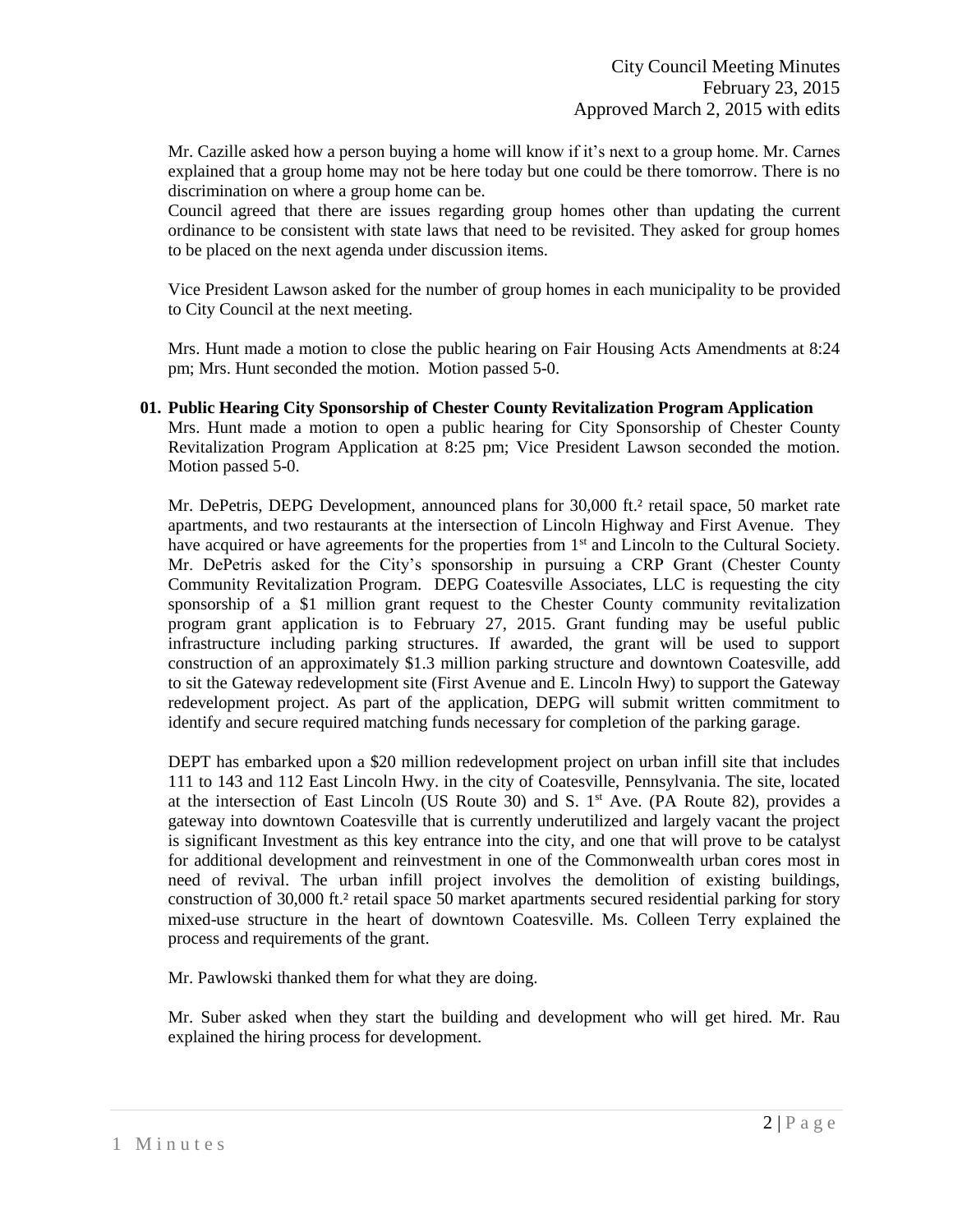Mr. Shaw asked the source of the CRP funds. Ms. Terry explained they are County funds. Mr. O'Rourke explained the City does not provide the match. Mr. Rau explained the match will be provided by DEPG Coatesville Associates.

Mr. Suber asked if they are responsible for the permits. Mr. Rau stated they are positively responsible for the permits for the development.

Mrs. Jones made a motion to close a public meeting for City Sponsorship of Chester County Revitalization Program Application at 8:48 pm; Mrs. Hunt seconded the motion. Motion passed 5-0.

### **Call to Order**

President Lavender-Norris called the meeting to order at 8:50 p.m. and welcomed everyone to the meeting. Council members present were President Linda Lavender-Norris, Council Vice President Marie Lawson, Mssr, Mr. Bill Shaw, Mrs. C. Arvilla Hunt, and Mrs. Ingrid W. Jones. Staff members present included Acting City Manager Michael O'Rourke, City Solicitor John Carnes, Finance Director John Marcarelli, Public Works Director Donald Wilkinson, and Police Chief John Laufer and recording secretary Ruthann Mowday.

President Lavender-Norris announced an Executive Session was held earlier this evening February 23, 2015, to discuss personnel and legal matters.

President Lavender-Norris announced Mr. Simpson and Mr. Hamrick would not be in attendance this evening.

#### **Approval of Minutes:**

Vice President Lawson made a motion to approve the February 9, 2015 meeting minutes with corrections; Mrs. Hunt seconded the motion. Motion passed 5-0.

#### **Approval of Accounts Payable**

Mrs. Hunt made a motion to approve the accounts payables; Vice President Lawson seconded the motion. Motion passed 5-0.

#### **Additions, Deletions or Modifications to the Agenda**

There were no additions, deletions or modifications to the agenda at this time.

### **Presentations**

1. Terry Bruno, WCCOG – Inter-Municipal Trail

Ms. Bruno announced this proposal is to prepare a bicycle and pedestrian facilities plan for the Mill Trail Project. Participants in this effort include Valley Township, City of Coatesville, Borough South Coatesville, Borough of Modena, and East Fallowfield Township. The creation of an inter-municipal and inter-connected trail network will be an asset to each of the partnering municipalities and to the region as a whole. It is consistent with the municipalities comprehensive plans but with the Chester County's landscapes2.

A multi-municipal feasibility study for the Mill Trail was completed in August 2012 with contributors from South Coatesville, the City of Coatesville, and the Borough of Modena. East Fallowfield Township and Valley Township are collaborating with the other municipalities to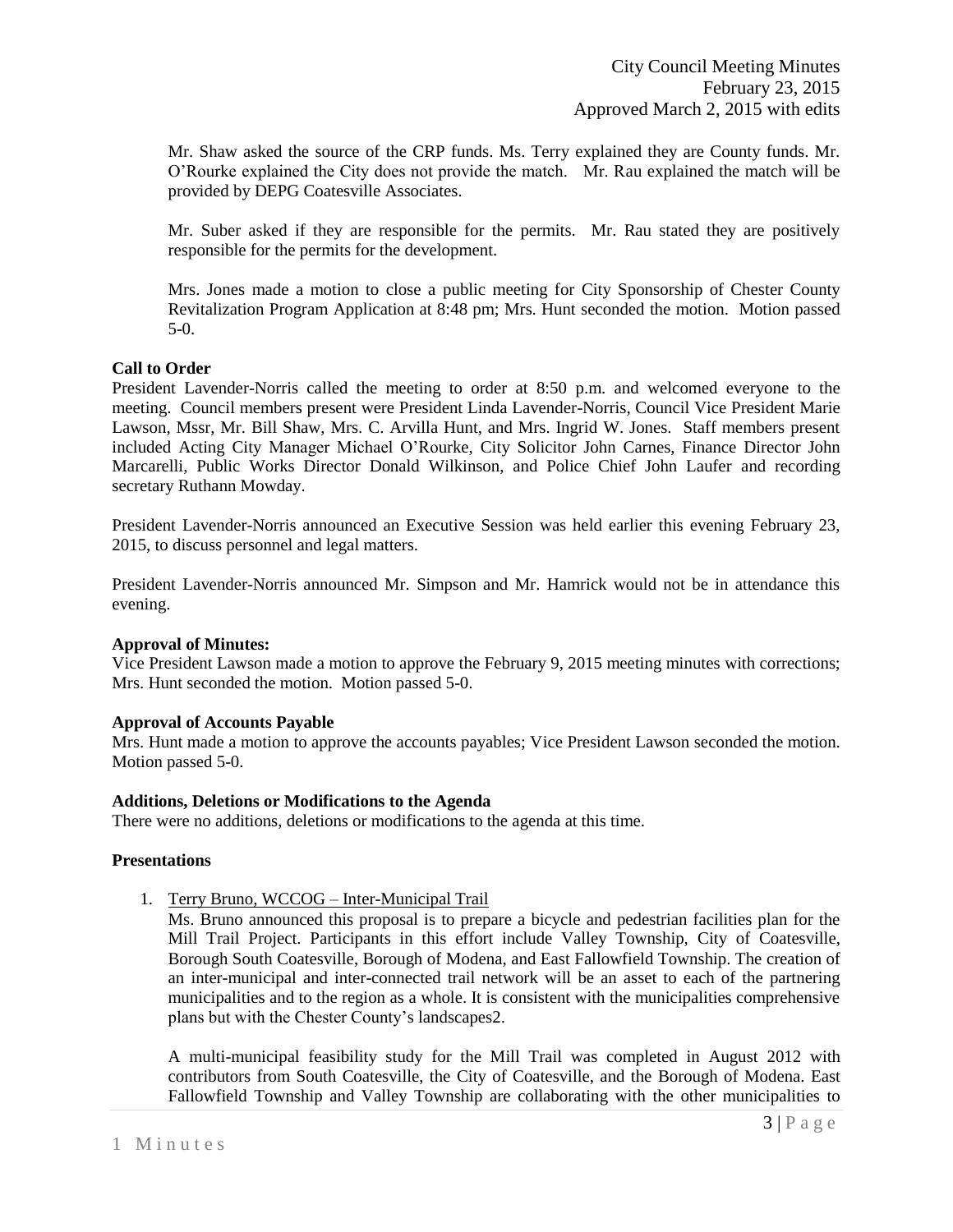prepare a detailed bicycle and pedestrian facilities plan that will connect the East Fallowfield Park to the Riverwalk Trail and Valley Township. The Mill Trail plan will be completed by transportation engineer/planner with the skills and knowledge required to move the project forward from conceptual design to implementation. The consultant will be responsible for completing the following planning tasks: review the concept/feasibility plan; conducted detailed physical inventory assessment of the route; confer with PennDOT Chester County representatives; facilitate public presentations and/or workshops; conduct a needs analysis; conduct a legal feasibility analysis; prepare preliminary design and engineering; outline trail management and fiscal responsibilities; complete an action/implementation plan with the next steps; and provide an executive summary of the plan.

Vice President Lawson made a motion to approve commitment to participate and contribute up to \$2,000 matching funds; Mrs. Hunt seconded the motion. Motion passed 5-0.

### 2. John Hall – Coatesville Community Educational Foundation

Mr. Hall explained the collaboration is key for redevelopment and Coatesville. The proposal this evening is mute due to the approval in the previous presentation. The project titles was the Coatesville Vision Grant. The Grantee would design a detailed feasibility study proposal, which would create and foster plan based on the Coatesville Master Plan and a landscape2 plan for Chester County. The business development program and Coatesville to be built in five stages. The Coatesville Vision Plan would connect businesses and educational institutions within Western Chester County. The Coatesville Vision would leverage next-generation high-speed broadband connection, fully equipped labs and workspaces, highly trained in productive researchers and scientists, experienced management, and an extensive education research network. Resident businesses and companies would inhabit spaces to deliver new services and develop, manufacture, and deliver industry-leading products. Educational institutions will modernize curriculum in design and process technologies, manufacturing and engineering analysis and digital manufacturing. The stakeholders would've been the City of Coatesville, Coatesville redevelopment authority, Brandywine health foundation, Coatesville area school district, and the Pennsylvania Department of Transportation.

### **Citizens' Hearings –** *Regular Action Items Only* **(3 Minutes)**

### Terry Bruno

Ms. Bruno stated she had no comment at this time.

#### Paul Evans

Mr. Evans voiced his concerns regarding the 2015 Budget and provided insight on how to lower the expenditures. He asked Mr. O'Rourke to follow through with personnel matters.

### Ron Suber

Mr. Suber stated he had no comment at this time.

Mrs. Hunt made a motion to close the citizens on regular action items only; Mr. Shaw seconded the motion. Motion passed 5-0.

### **Discussion Item**

1. Discuss Welcoming Committee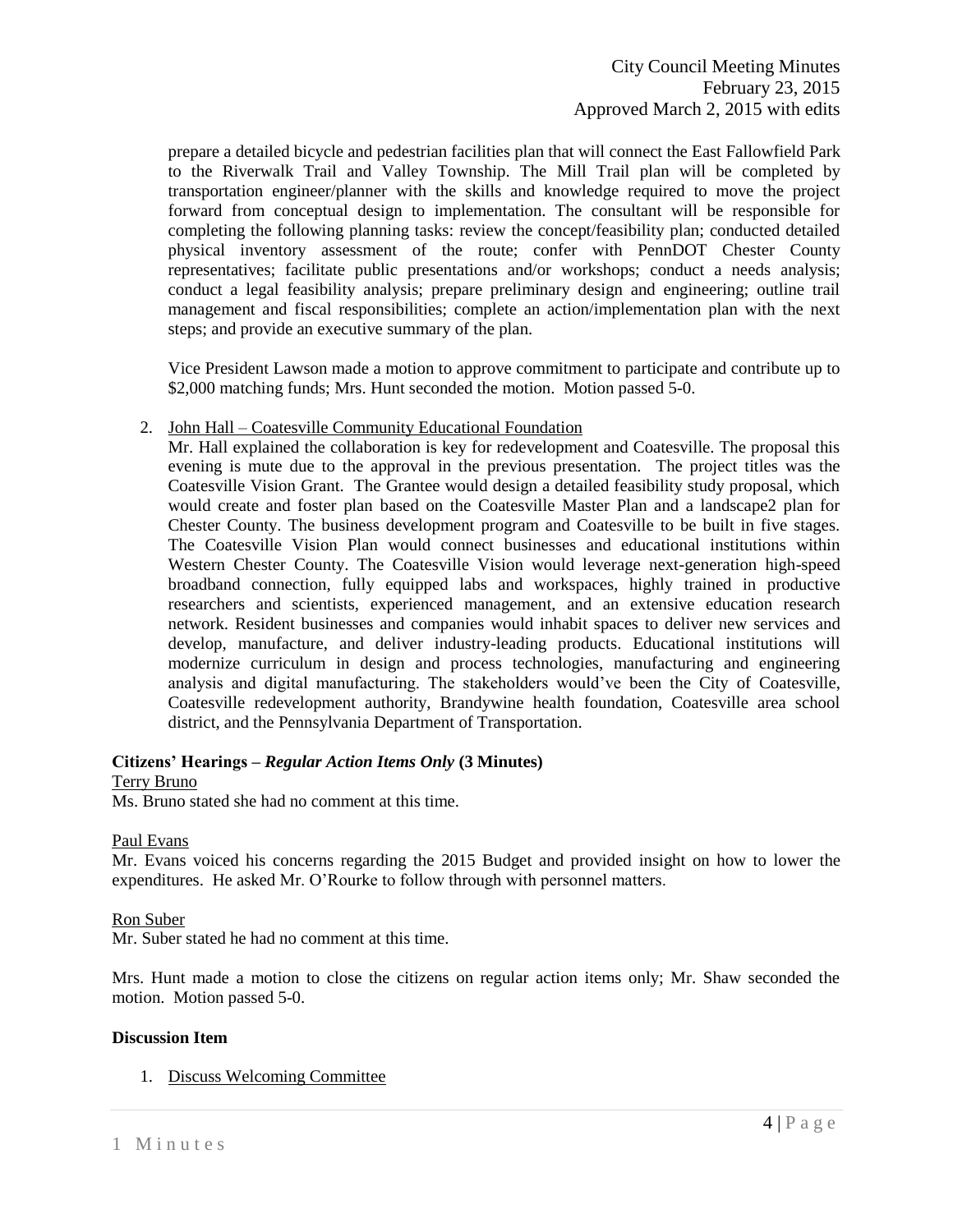Vice President Lawson explained the committee will contact business and developers that have shown interest in working in Coatesville and welcomed them to the City of Coatesville. The committee will consist of the president, vice president and one additional Council member and the City manager. President Lavender-Norris explained the human aspect meeting and greeting the new business owners will help to encourage people to invest in the City. It will show support for redevelopment in the City of Coatesville.

Mrs. Hunt made a motion to formulate a welcoming committee for 2015 with the Council president, Council Vice President, Council member and City Manager as members; Vice President Lawson seconded the motion. Motion passed 5-0.

2. Discuss Beautification Committee

Vice President Lawson explained the City can work together with property owners and businesses to help beautify the City and improve conditions for existing businesses. The committee and volunteers could help to beautify and repair the area. Mrs. Hunt explained the downtown area was depressing during the holidays. Mr. Shaw explained the beautification committee would be a great way to show developers the City's commitment.

3. Discuss Fireworks

In the original budget line item for fireworks was to be cut, but Council asked for the fireworks to be added back into the budget. Last year the fireworks were beautiful. The City is known for their annual fireworks. Vice President Lawson asked if the City has started the RFP process for this year's fireworks. The fireworks will be held the following weekend after the Fourth of July which will be July 11, 2015. Council asked for the RFP to be set up to be approved at the next meeting. Mr. O'Rourke announced there is planning company which will go out and get sponsors for very special events at no cost to the City. Their payment for the services is acquired through sponsorships and donations.

4. Discuss 2015 Budget

Mr. O'Rourke asked to speak to each councilmember individually prior to next Monday's budget workshop. Council unanimously agreed to have a budget workshop held on Monday, March 2, 2015 at 6 PM.

# **Regular Action Items**

1. Receive and consider a Resolution supporting the filing of a grant application with Chester County Department of Community Development for the 2015 Chester County Community Revitalization Program Grant Funds for improvements in the City of Coatesville consisting of a multi-level parking garage in the Downtown Area of East Lincoln Highway and South First Avenue

Vice President Lawson made a motion to approve a Resolution supporting the filing of a grant application with Chester County Department of Community Development for the 2015 Chester County Community Revitalization Program Grant Funds for improvements in the City of Coatesville consisting of a multi-level parking garage in the Downtown Area of East Lincoln Highway and South First Avenue; Mrs. Hunt seconded the motion. Motion passed 5-0.

2. Receive and consider Second Reading and Adoption an Ordinance amending Chapter  $218 - 11$ Vehicle and Traffic for the City of Coatesville, Chester County, Pennsylvania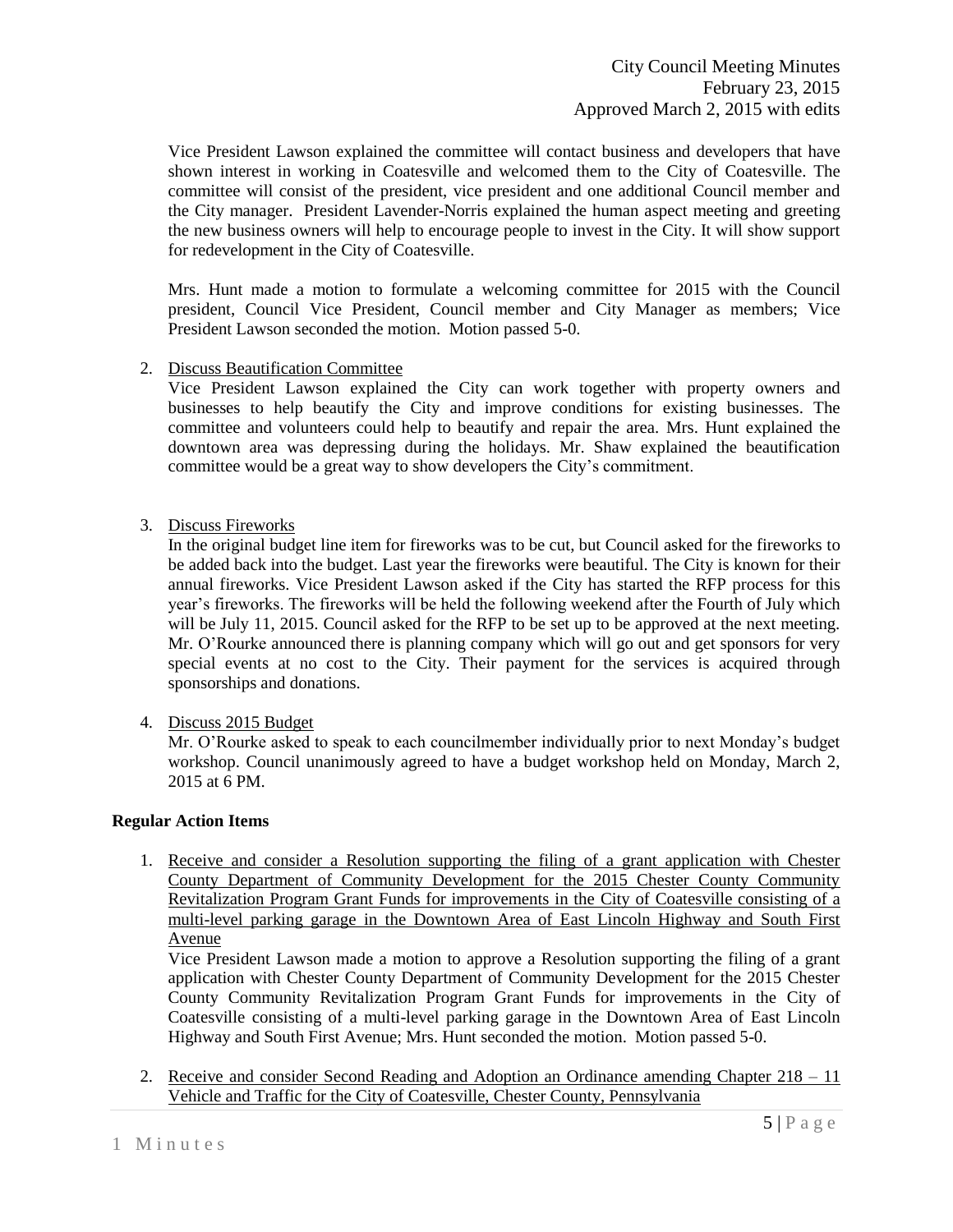Vice President Lawson made a motion to approve Second Reading and Adoption an Ordinance amending Chapter 218 – 11 Vehicle and Traffic for the City of Coatesville, Chester County, Pennsylvania; Mr. Shaw seconded the motion. Motion passed 5-0.

- *3.* Receive and consider Second Reading and Adoption an Ordinance amending Chapter 218-31 Stop Intersection designated for the City of Coatesville. Chester County, Pennsylvania Mrs. Hunt made a motion to approve Second Reading and Adoption an Ordinance amending Chapter 218-31 – Stop Intersection designated for the City of Coatesville. Chester County, Pennsylvania; Vice President Lawson seconded the motion. Motion passed 5-0.
- 4. Receive and consider Second Reading and Adoption an Ordinance amending Zoning Ordinance relative to the Fair Housing Act amendments by: 1) Redefined group home and providing definitions for reasonable accommodation and reasonable modification; 2) Confirming that a group home is permissible in every residential zoning district in the City; 3) Providing for notice to the public that complies with reasonable accommodation requirements; and 4) Removing inconsistent provisions from the existing Ordinance.

Mrs. Hunt made a motion to approve a Second Reading and Adoption an Ordinance amending Zoning Ordinance relative to the Fair Housing Act amendments by: 1) Redefined group home and providing definitions for reasonable accommodation and reasonable modification; 2) Confirming that a group home is permissible in every residential zoning district in the City; 3) Providing for notice to the public that complies with reasonable accommodation requirements; and 4) Removing inconsistent provisions from the existing Ordinance; Vice President Lawson seconded the motion. Motion passed 5-0.

5. Receive and consider Cedarville Engineering to prepare a parking study for the downtown area of Coatesville.

Mr. Shaw asked where the money would come from for the study. Mr. O'Rourke explained the money would be provided by grant funds. President Lavender-Norris believes the grant money would be provided from DCED.

Vice President Lawson made a motion to approve Cedarville Engineering to prepare a parking study for the downtown area contingent upon use of grant funds and no cost to the City; Mrs. Hunt seconded the motion. Motion passed 5-0.

6. Receive and consider liaison position for Various City Department

Mrs. Jones said that she believes in order to properly serve as liaisons, Council members would have to possess education or experience qualifying them for committee positions. Vice President Lawson explained that the liaisons are the means to obtain education in the various departments. Council is not to micromanage the departments, but we must educate ourselves. Vice President Lawson read Section 2 – 405 relationship to Council. Council members publicly or privately seek individually to interfere with the official action City officers and employees. However, nothing herein contained shall prevent the Council from establishing committees of its members to review operations legislative needs of the City departments or from assigning individual members to liaison relationships boards, commissions and authorities. It is the intent of this charter that the Council act as a party in relation to all administrative matters.

Vice President Lawson made a motion to approve Vice President Lawson and Mrs. Hunt for Liaison in the Codes Department; Mr. Simpson for liaison in the Police Department; Mr. Shaw as liaison in the Finance Department; Mrs. Hunt seconded the motion. Motion passed 5-0.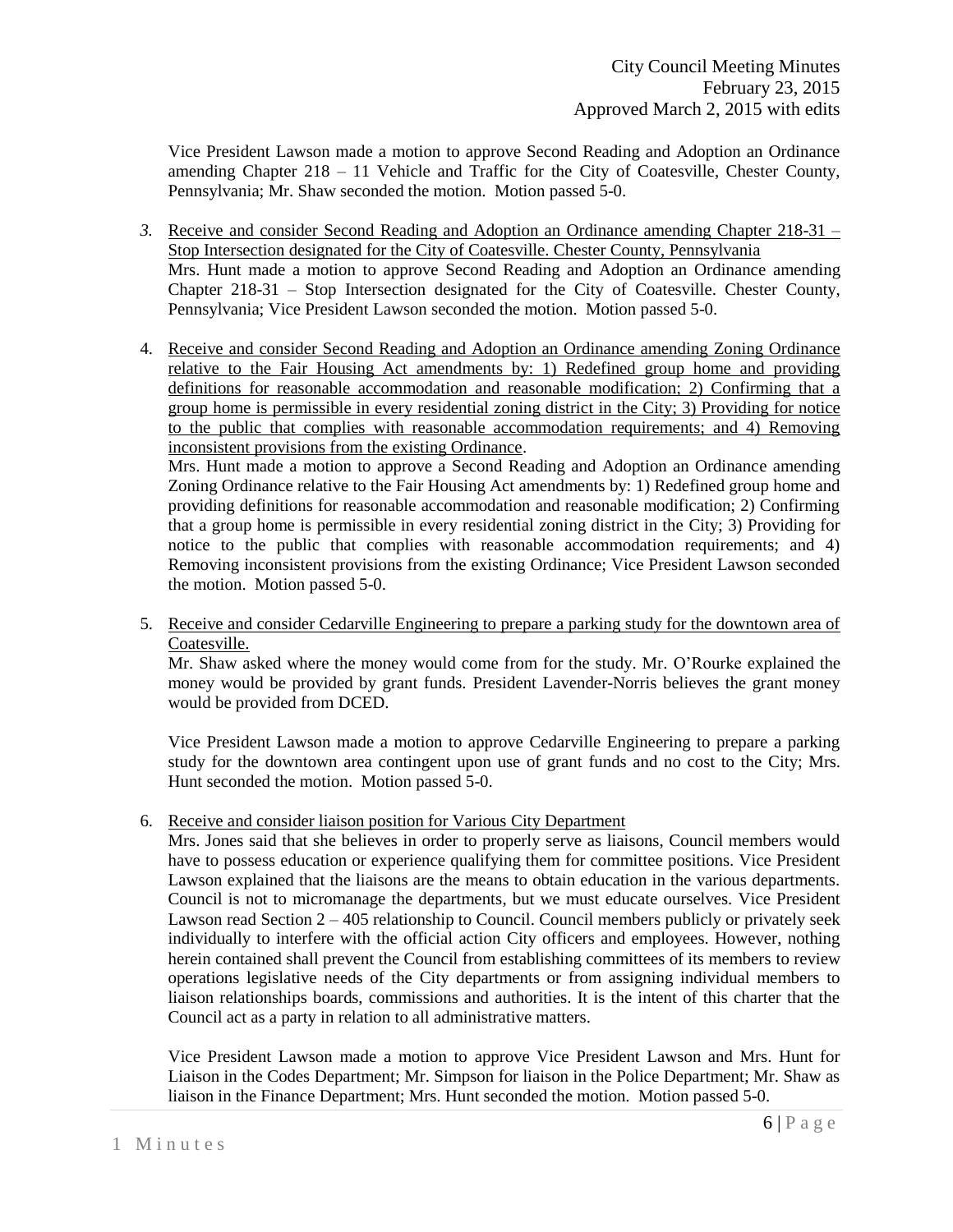Council agreed to add the item onto the next agenda for additional appointments for those who were not in attendance.

#### **Solicitors Report**

Mr. Carnes announced the Family Dollar Store has been noticed the Highway Occupancy Permit is anticipated shortly. The zoning ordinance amendments for the Fair Housing Act issues regarding group homes has been re-advertised and was approved this evening for passage by the City Council. The City solicitor has reviewed, prepared and documented a letter of support for the \$1 million RCP grant application of DPEG Coatesville Associates, LLC to be used for the parking garage. The Riverwalk gazebos project has been discussed with John Pawlowski and relevant parties to pursue the City's objective for obtaining a PECO grant.

### **City Manager's Report**

Mr. O'Rourke explained he is working with the Department heads and constructing a monthly report. The Police Department and Fire Department reports are done on a monthly basis and will not be provided at each Council meeting. He sent a memo out to City Council and is setting up meetings to discuss their budget concerns individually. Each member of Council has their own concerns and solutions. He stated "This is the most difficult budget I have ever worked on."

### **Citizens' Hearings –** *Non-Agenda Items Only* **(3 Minutes)**

Khadijah Al-Amin

Ms. Al-Amin questioned the format change of the agenda and when it was approved. She voiced her concerns regarding the minutes and their content.

### Paul Evans

Mr. Evans questioned the actions in the Codes Department. There are too many excuses.

Vice President Lawson made a motion to close citizens' hearings non agenda items only; Mrs. Hunt seconded the motion. Motion passed 5-0.

#### **Special Events**

There were no special events at this time.

*Ms. Hunt excused herself from the meeting at 9:58 pm.* 

### **Council Comments**

Mr. Shaw thanked everyone for attending the meeting. He appreciates the feedback and input from the members of the community. He thanked the Chief for his great report and the positive press. It is a very difficult situation with the budget and there are difficult decisions to make. He will not vote to take money from the Trust Fund or raise taxes. Have a very challenging situation in front of them.

Mrs. Jones thanked everyone for attending the meeting and bearing with us until 11:00 pm. She stated she is not a obistanant old lady. She is a firm believer of the law, what it states and what it stands for. She quoted "If we don't model what we teach, then we must be teaching something else."